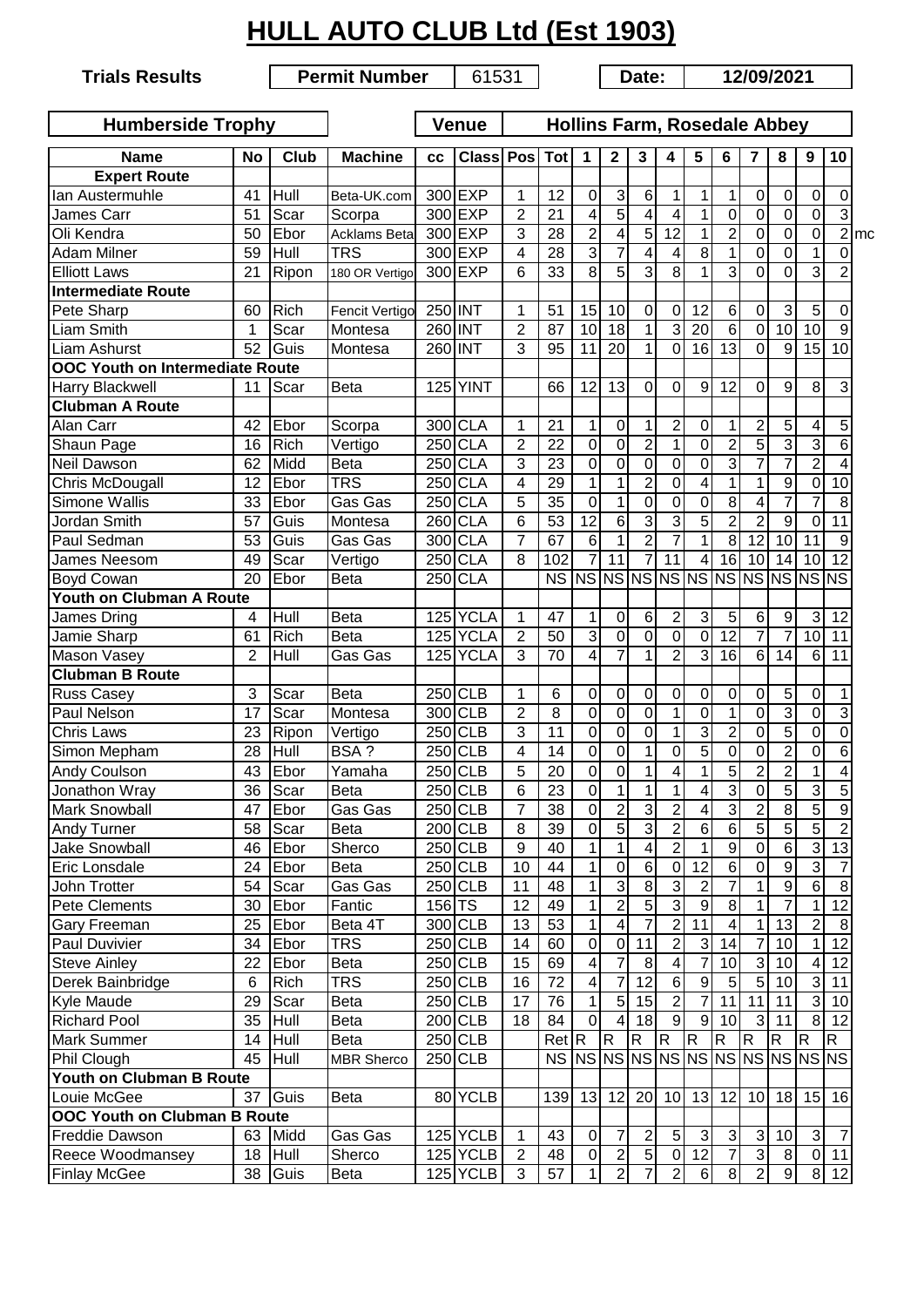## **HULL AUTO CLUB Ltd (Est 1903)**

| <b>Name</b>              | <b>No</b> | Club  | <b>Machine</b> | cc  | <b>Class Pos</b> |    | Tot            |                                   | 2        | 3 | 4  | 5              | 6              |    | 8  | 9 | 10       |                  |
|--------------------------|-----------|-------|----------------|-----|------------------|----|----------------|-----------------------------------|----------|---|----|----------------|----------------|----|----|---|----------|------------------|
| <b>White Route Adult</b> |           |       |                |     |                  |    |                |                                   |          |   |    |                |                |    |    |   |          |                  |
| <b>Paul Harrison</b>     | 7         | VMCC  | <b>Beta</b>    |     | 300 WA           | 1  | 4              | 0                                 | $\Omega$ |   | 01 | $\overline{c}$ | 0              | 0  | 2  | 0 | 0        |                  |
| <b>Mark Smith</b>        | 48        | ACU   | Sherco         |     | 305 WA           | 2  | 5              | 0                                 | 0        |   | 0l | 0              | 0              | 2  | 2  |   | 0        |                  |
| <b>Mark Dalton</b>       | 26        | Scar  | Montesa        |     | 260 WA           | 3  | $\overline{7}$ | 5                                 |          |   | οI | 0              | 0              |    | 0  | 0 |          | $0 \, \text{mc}$ |
| Mark Jefferson           | 55        | ACU   | Gas Gas        |     | 250 WA           | 4  | 7              | 0                                 |          |   |    | 0              | 0              |    | 3  |   | 0        |                  |
| Uohn Pattinson           | 64        | Guis  | Tanaci Wong    |     | 200 WA           | 5  | 9              | 0                                 | 0        |   | 0l | 0              | 0              | 0  | 5  | 4 | 0        |                  |
| <b>Graham Pybus</b>      | 15        | Scar  | Beta           |     | 250 WA           | 6  | 10             | 0                                 | 0        |   | 0l | 5              | 0              | 5  | 0  | 0 | 0        |                  |
| <b>Andrew Twiddle</b>    | 8         | Ebor  | <b>Beta</b>    |     | 125 IWA          |    | 16             | 0                                 | 11       |   | 0I | 0              | 0              | 0  | 5  | 0 | 0        |                  |
| Sean Morgan              | 44        | Guis  | Beta           |     | 200 WA           | 8  | 22             | 0                                 | 5        |   | 0l |                | 0              | 3  | 8  | 3 | 2        |                  |
| Jeremy Dzierzek          | 32        | North | Scorpa         |     | 125 WA           | 9  | 23             | 0                                 | 9        |   |    | 0              | 0              | 0  | 13 | 0 | $\Omega$ |                  |
| <b>Rachel Duvivier</b>   | 39        | Ebor  | Gas Gas        |     | 250 WA           | 10 | 31             | 0                                 | 11       |   |    | 0              |                | 4  | 12 |   |          |                  |
| John Lithgo              | 19        | Scar  | Gas Gas        | 321 | <b>IWA</b>       | 11 | 32             |                                   | 2        |   | οI | 0              | $\overline{2}$ | 10 | 10 | 2 | 5        |                  |
| Daniel Watson            | 27        | ACU   | Sherco         |     | 290 WA           | 12 | 39             | 0                                 | 4        |   |    | 11             | 5              | 6  | 6  | 6 | 0        |                  |
| David Clarkson           | 31        | Scar  | <b>Beta</b>    |     | 250 WA           | 13 | 74             | $\Omega$                          | 20       |   |    | 6              | 12             | 9  | 20 | 4 | 2        |                  |
| llan Hoodless            | 9         | Scun  | Beta 4T        |     | 300 WA           |    |                |                                   |          |   |    |                |                |    |    |   |          |                  |
| Nick Wainman             | 10        | Scun  | Beta 4T        |     | 300 WA           |    |                | NS  NS NS NS NS NS NS NS NS NS NS |          |   |    |                |                |    |    |   |          |                  |
| Youth on White Route     |           |       |                |     |                  |    |                |                                   |          |   |    |                |                |    |    |   |          |                  |
| <b>James Trotter</b>     | 56        | Scar  | Beta           |     | 80 WY            |    | 16             |                                   | $\Omega$ |   | 0I | 2              | $\Omega$       | 4  | 8  |   | $\Omega$ |                  |
| <b>Katy Duvivier</b>     | 40        | Ebor  | Sherco         |     | 125 WY           |    |                | NS INSINSINS INSINSINS INSINSINS  |          |   |    |                |                |    |    |   |          |                  |

Thanks to the landowners Alan & Sam Dring for the use of this great bit of land (and for Sausage & Bacon butties before the start) to the CoC Roy Jarvis, assisted by Alan & James Dring, for tree cutting, strimming and setting up, to Sue Austermuhle for secretarial work assisted by Shannon Summer & Hannah Dring for the gate opening service!. Thanks to observers Mike Duston, Pete Darrell, Andy Lockett & Christine, Tim Marrison, Trev Jones, Jim Austermuhle, Jayne Peace, Sam Dring, Harold Wilson, Lynn & Paul Woodmansey.

Hull Auto Club is centered in Ryedale, North Yorkshire and only runs trials in Rosedale, Farndale, Helmsley and Lockton areas of North Yorkshire. All our trials areOPEN, but Club Members accumulate points towards the Club Championships.

We would like to thank Scarborough & DMC and Guisborough & DMC for allowing us to post our results on their websites. **We will also post notices and results on Trials Central & the Hull Auto Facebook page & ACU website .** When looking on the SDMC website for other clubs results/regs, go to regs & results, regs & docs, centre regs

Our next trial date is 12th December, normally run at Scarborough & DMC's great facility at Low North Park Harwood Dale but we have yet to decide whether we can run this event.

Jim Austermuhle Gen Sec Hull Auto Club

| <b>Trial Entry Statistics</b> | 12/09/2021     |            |  |  |  |  |  |  |  |  |
|-------------------------------|----------------|------------|--|--|--|--|--|--|--|--|
| <b>Humberside Trophy</b>      |                |            |  |  |  |  |  |  |  |  |
| Hollins Farm, Rosedale Abbey  |                |            |  |  |  |  |  |  |  |  |
| <b>Entries</b>                | <b>Nos</b>     | % of Entry |  |  |  |  |  |  |  |  |
| Expert                        | 5              | 8.1        |  |  |  |  |  |  |  |  |
| Youth on Expert route         | 0              | 0.0        |  |  |  |  |  |  |  |  |
| Intermediate                  | 3              | 4.8        |  |  |  |  |  |  |  |  |
| Youth on Int Route            | 1              | 1.6        |  |  |  |  |  |  |  |  |
| Clubman A                     | 9              | 14.5       |  |  |  |  |  |  |  |  |
| Youth on CLA                  | 3              | 4.8        |  |  |  |  |  |  |  |  |
| Clubman B                     | 19             | 30.6       |  |  |  |  |  |  |  |  |
| Youth on CLB                  | 4              | 6.5        |  |  |  |  |  |  |  |  |
| Twinshock (if TS class)       | 1              | 1.6        |  |  |  |  |  |  |  |  |
| <b>White Adult</b>            | 15             | 24.2       |  |  |  |  |  |  |  |  |
| <b>White Youth</b>            | $\overline{2}$ | 3.2        |  |  |  |  |  |  |  |  |
| <b>Total Entrants</b>         | 62             | 100.0      |  |  |  |  |  |  |  |  |
| <b>Further Breakdown</b>      | <b>Nos</b>     | % of Entry |  |  |  |  |  |  |  |  |
| <b>Total Youth Entry</b>      | 10             | 16.1       |  |  |  |  |  |  |  |  |
| <b>Total Clubmen</b>          | 28             | 45.2       |  |  |  |  |  |  |  |  |
| Non-starters                  | 5              | 8.1        |  |  |  |  |  |  |  |  |
| Retired                       | 1              | 1.6        |  |  |  |  |  |  |  |  |